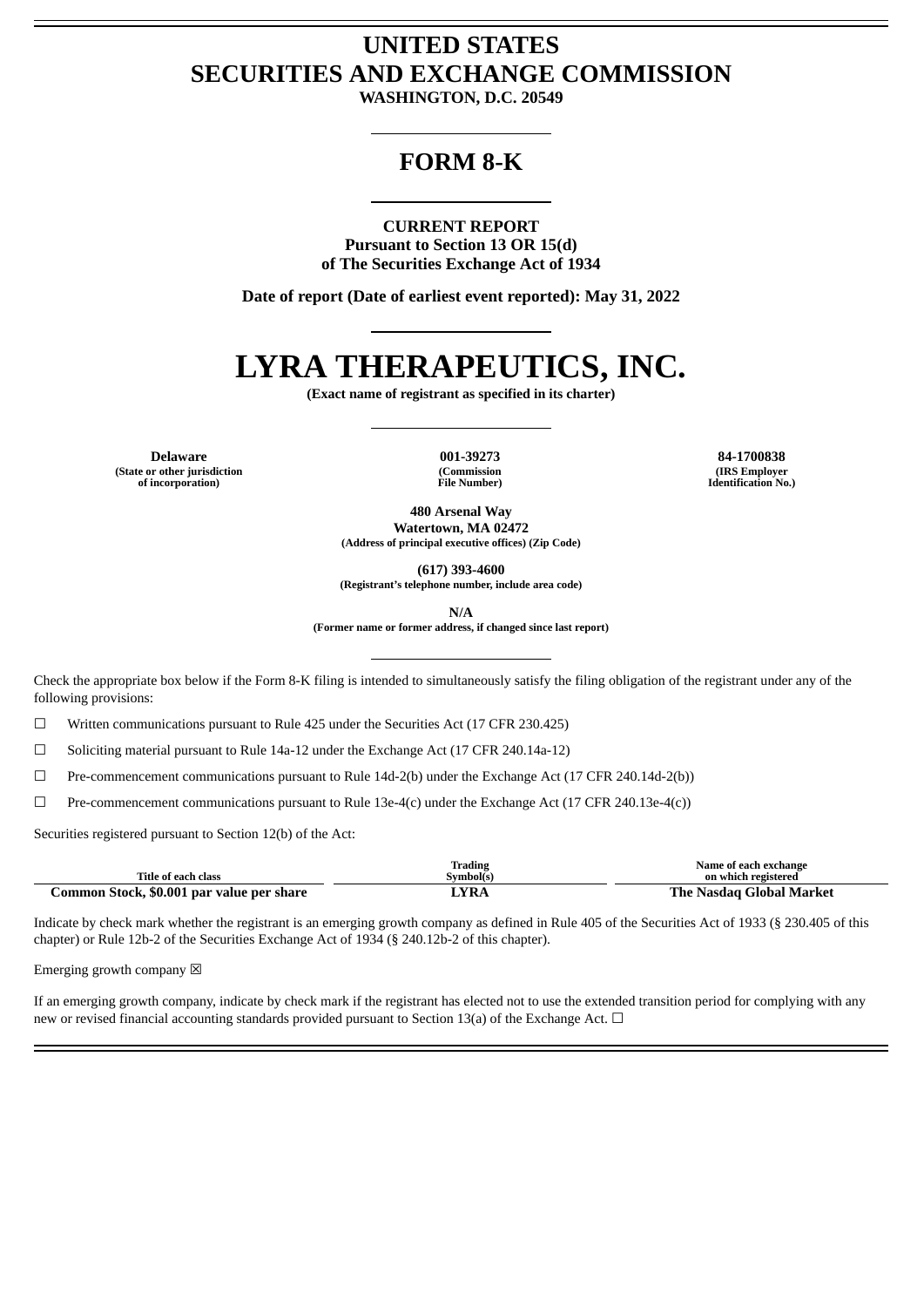### **Item 1.01. Entry into Material Definitive Agreement.**

On May 31, 2022, Lyra Therapeutics, Inc. (the "*Company*") entered into a lease agreement (the "*Lease*") with BXP Waltham Woods LLC, a Delaware limited liability company (the "*Landlord*"), pursuant to which the Company will lease approximately 28,858 square feet of office and laboratory space located at 880 Winter Street in Waltham, Massachusetts (the "*Premises*").

The term of the Lease will commence on the earlier of (1) the date the Landlord delivers the Premises to the Company, which the parties expect to be on or prior to May 1, 2023, and (2) the date the Landlord could have delivered the Premises but for any delays attributable to the Company (the "*Commencement Date*"). The Company's obligation for the payment of base rent for the Premises begins 60 days after the Commencement Date (the "*Rent Commencement Date*") and will initially be \$181,564.92 per month, which will increase by approximately 3% per annum, up to a maximum monthly base rent of \$236,900.13 during the term of the Lease. In addition to base rent, Company is obligated under the Lease to pay its proportionate share of taxes, operating expenses and certain utilities. The Lease has a term of 10 years, measured from the Rent Commencement Date. The Company has the option to extend the term of the Lease for an additional five years. Under the terms of the Lease, the Landlord has agreed to make up to \$5,915,890 million in certain tenant improvements to the Premises to suit the Company's use prior to the Commencement Date, which amount is included in the base rent set forth in the Lease.

In connection with its entry into the Lease and as a security deposit, the Company will deposit with the Landlord a letter of credit in the amount of \$1,089,389.00.

The Landlord has the right to terminate the Lease upon customary events of default. The Company may also terminate the Lease if the Premises are not ready for occupancy within a specified time period, subject to delays attributable to the Company and force majeure events.

### Item 2.03. Creation of a Direct Financial Obligation or an Obligation under an Off-Balance Sheet Arrangement of a Registrant.

The information in Item 1.01 of this Current Report on Form 8-K is incorporated into this Item 2.03 by reference.